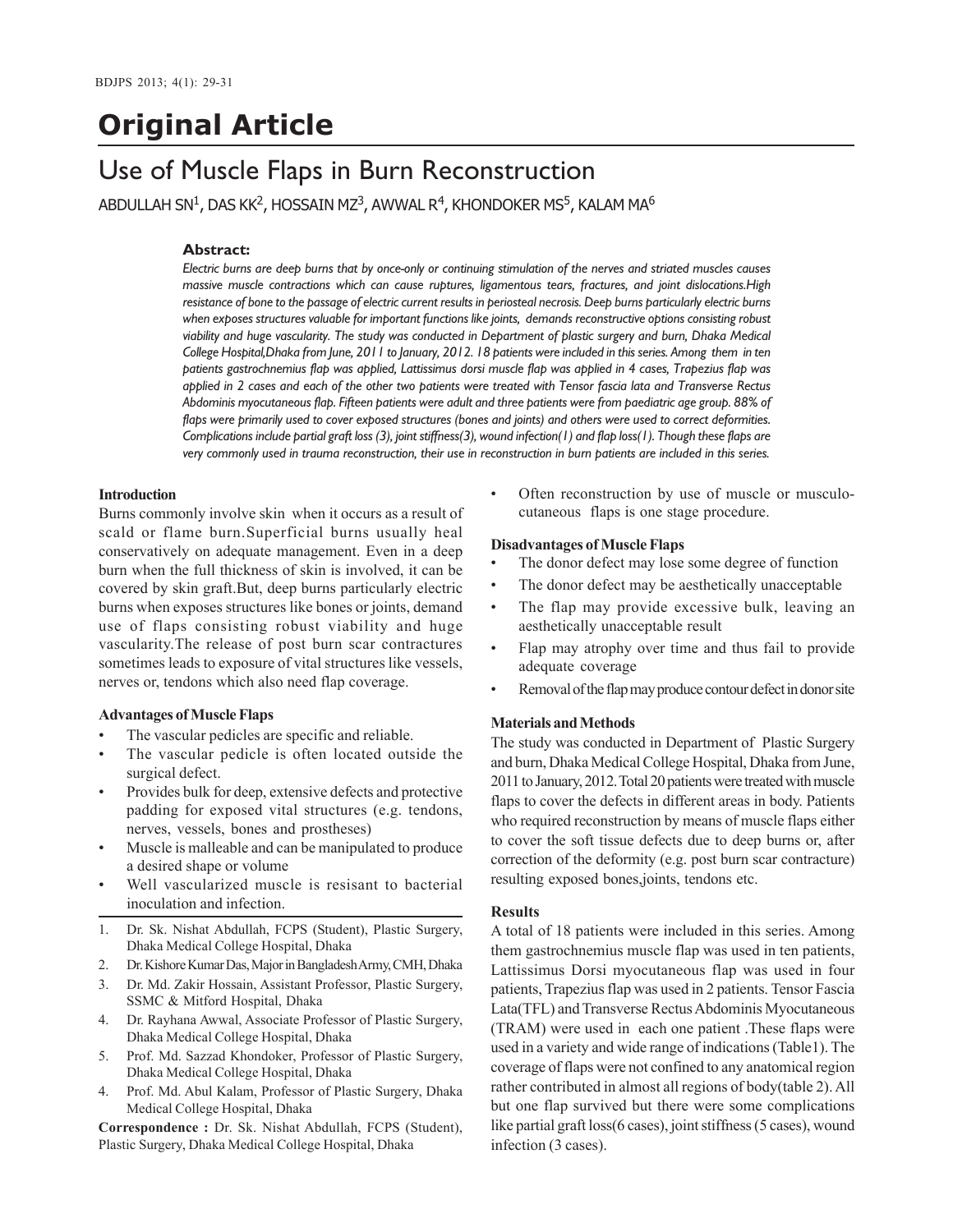**Table-I** *Indications of reconstruction*

| Indications                                 | No. of cases |
|---------------------------------------------|--------------|
| Miscellaneous soft tissue defects           |              |
| Exposed joint                               | 3            |
| <b>Exposed</b> bones                        | 4            |
| Reconstruction after release of contracture |              |
| Chest wall reconstruction                   |              |
| Scar revision                               |              |
| Reconstrustion of amputation stump          |              |

**Table-II** *Sites of reconstruction*

| Region          | No. of cases |
|-----------------|--------------|
| Anterior trunk  | 2            |
| Posterior trunk | 2            |
| Upper limb      | 1            |
| Lower limb      | 10           |
| Head & neck     | 3            |



**Fig.-1:** *Stump of a mid arm amputation in a 40 year old man following HVEB reconstructed with LD myocutaneous flap*



**Fig.-2:** *A boy of 8 years with exposed knee Joint due to High Voltage Electric Burn reconstructed with gastrochnemius muscle flap*



**Fig.-3:** *Reconstruction of chest wall defects with TRAM flap*



**Fig-4:** *Reconstruction of post electric burn defect with trapezius myocutaneous flap*